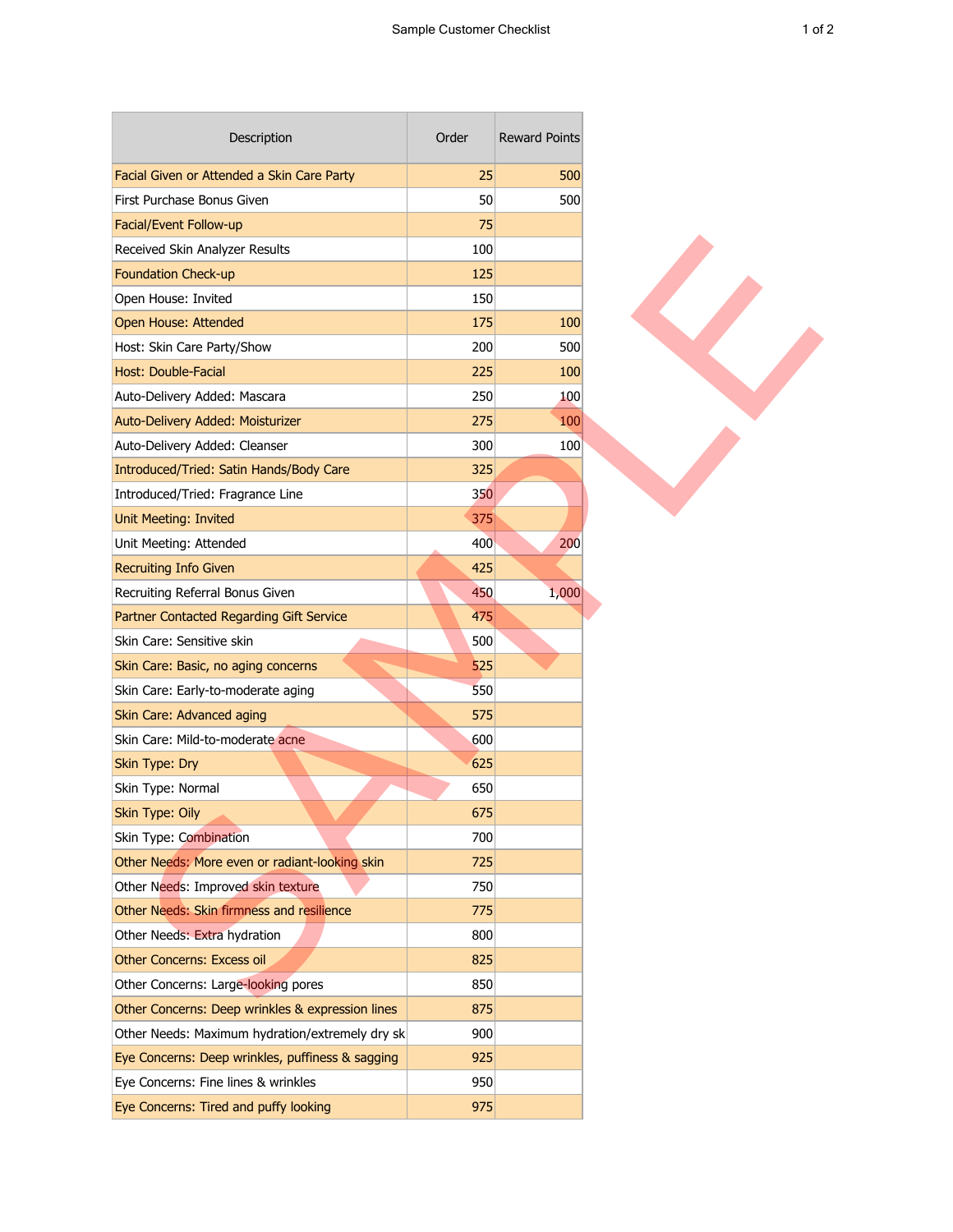| Description                                | Order | Reward Points |  |
|--------------------------------------------|-------|---------------|--|
| Eye Concerns: Gentle makeup remover        | 1000  |               |  |
| Lip Concerns: Fine lines & wrinkles        | 1025  |               |  |
| Lip Concerns: Dry lips                     | 1050  |               |  |
| Skin Tone: Ivory                           | 1075  |               |  |
| Skin Tone: Beige                           | 1100  |               |  |
| Skin Tone: Light Bronze                    | 1125  |               |  |
| Skin Tone: Bronze                          | 1150  |               |  |
| <b>Skin Tone: Dark Bronze</b>              | 1175  |               |  |
| Preferred Foundation Finish: Matte         | 1200  |               |  |
| Preferred Foundation Finish: Natural       | 1225  |               |  |
| Preferred Foundation Finish: Luminous/Dewy | 1250  |               |  |
| Preferred Look: Natural                    | 1275  |               |  |
| Preferred Look: Classic                    | 1300  |               |  |
| Preferred Look: Dramatic                   | 1325  |               |  |
| Eye Color: Blue                            | 1350  |               |  |
| Eye Color: Brown                           | 1375  |               |  |
| Eye Color: Green/Hazel                     | 1400  |               |  |
|                                            |       |               |  |
|                                            |       |               |  |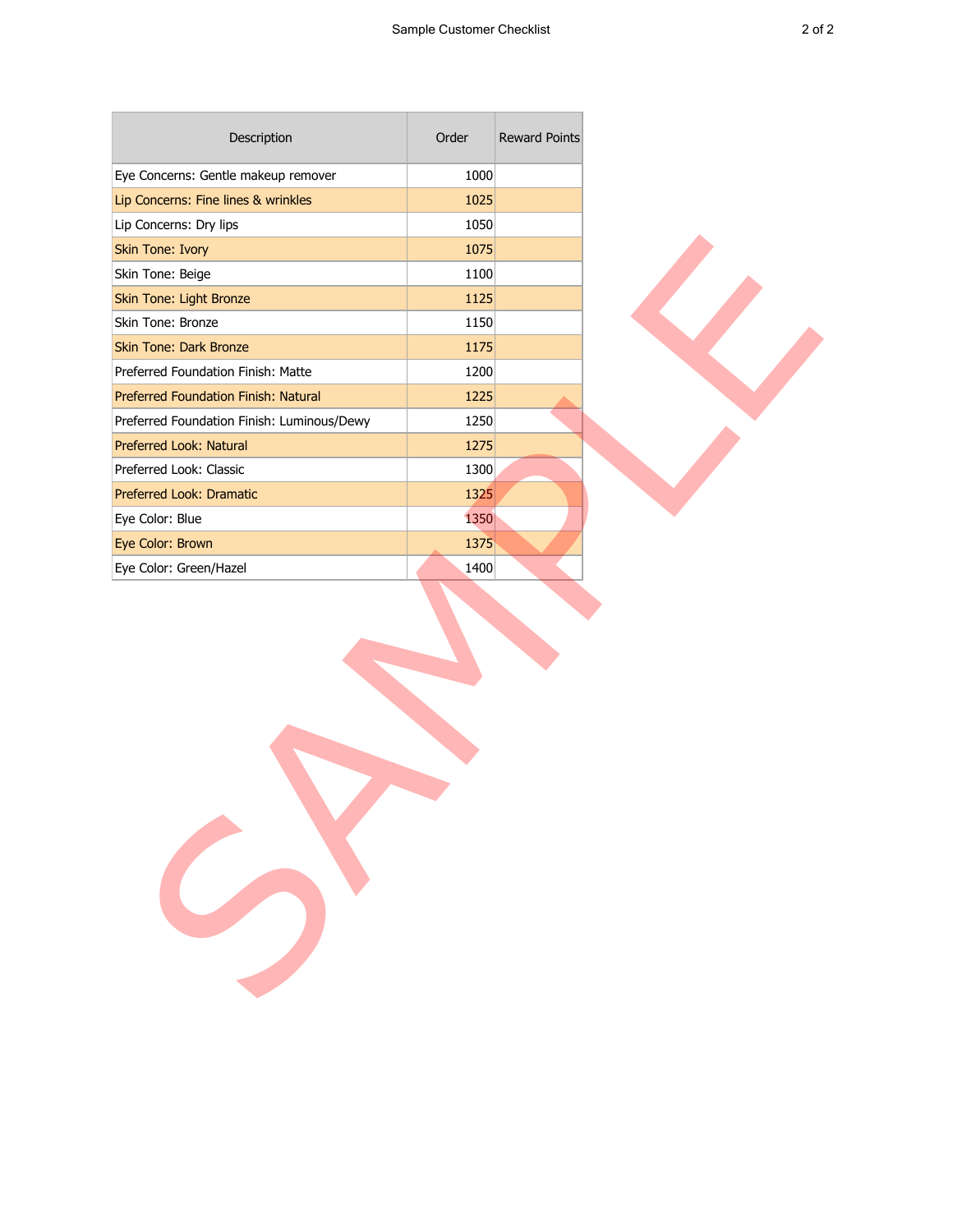| Description                                  | Order |  |
|----------------------------------------------|-------|--|
| <b>Initial Qualifying Order Placed</b>       | 25    |  |
| Great Start Product Bonus Bundle Earned      | 50    |  |
| Signed up for MK Web Site                    | 75    |  |
| Ordered Business Cards & Product Labels      | 100   |  |
| <b>Purchased Boulevard Software</b>          | 125   |  |
| <b>Customer List Created</b>                 | 150   |  |
| Sent E-Card Business Announcement            | 175   |  |
| Lauched a Business Debut Grand Opening Party | 200   |  |
| Registered Customers for the PC Program      | 225   |  |
| Graduated MK University                      | 250   |  |
| <b>Color Confident Achieved</b>              | 275   |  |
| Skin Care Confident Achieved                 | 300   |  |
| New Consultant Training Completed            | 325   |  |
| Perfect Start Accomplished                   | 350   |  |
| Power Start Accomplished                     | 375   |  |
| Recruiting Prospects List Completed          | 400   |  |
| <b>Brought Guests to Unit Meeting</b>        | 425   |  |
| <b>Attended Career Conference</b>            | 450   |  |
| <b>Attended Seminar</b>                      | 475   |  |
| Attended Leadership                          | 500   |  |
| Received Unit Go-Give Award                  | 525   |  |
|                                              |       |  |

T.

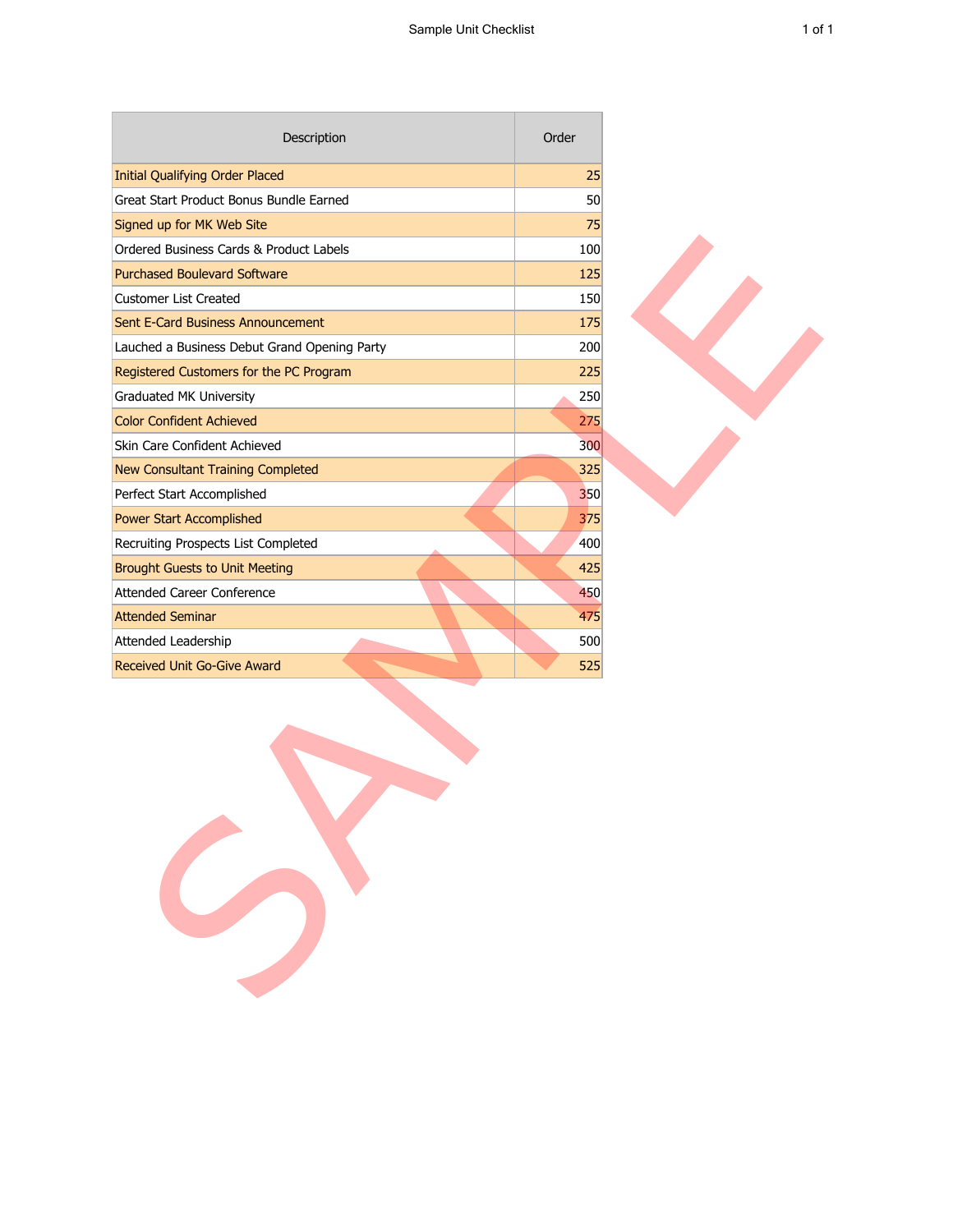| Description                                      | Order | <b>Reward Points</b> |
|--------------------------------------------------|-------|----------------------|
| Facial Given or Attended a Skin Care Party       | 25    | 500                  |
| First Purchase Bonus Given                       | 50    | 500                  |
| Facial/Event Follow-up                           | 75    |                      |
| Open House: Invited                              | 125   |                      |
| Open House: Attended                             | 150   | 100                  |
| Unit Meeting: Invited                            | 350   |                      |
| <b>Unit Meeting: Attended</b>                    | 375   | 200                  |
| Recruiting Info Given                            | 400   |                      |
| Skin Care: Sensitive skin                        | 475   |                      |
| Skin Care: Basic, no aging concerns              | 500   |                      |
| Skin Care: Early-to-moderate aging               | 525   |                      |
| Skin Care: Advanced aging                        | 550   |                      |
| Skin Care: Mild-to-moderate acne                 | 575   |                      |
| Skin Type: Dry                                   | 600   |                      |
| Skin Type: Normal                                | 625   |                      |
| Skin Type: Oily                                  | 650   |                      |
| <b>Skin Type: Combination</b>                    | 675   |                      |
| Other Needs: More even or radiant-looking skin   | 700   |                      |
| Other Needs: Improved skin texture               | 725   |                      |
| Other Needs: Skin firmness and resilience        | 750   |                      |
| Other Needs: Extra hydration                     | 775   |                      |
| Other Concerns: Excess oil                       | 800   |                      |
| Other Concerns: Large-looking pores              | 825   |                      |
| Other Concerns: Deep wrinkles & expression lines | 850   |                      |
| Other Needs: Maximum hydration/extremely dry sk  | 875   |                      |
| Eye Concerns: Deep wrinkles, puffiness & sagging | 900   |                      |
| Eye Concerns: Fine lines & wrinkles              | 925   |                      |
| Eye Concerns: Tired and puffy looking            | 950   |                      |
| Eye Concerns: Gentle makeup remover              | 975   |                      |
| Lip Concerns: Fine lines & wrinkles              | 1000  |                      |
| <b>Lip Concerns: Dry lips</b>                    | 1025  |                      |
| Skin Tone: Ivory                                 | 1050  |                      |
| <b>Skin Tone: Beige</b>                          | 1075  |                      |
| Skin Tone: Light Bronze                          | 1100  |                      |
| <b>Skin Tone: Bronze</b>                         | 1125  |                      |
| Skin Tone: Dark Bronze                           | 1150  |                      |
| Preferred Foundation Finish: Matte               | 1175  |                      |
| Preferred Foundation Finish: Natural             | 1200  |                      |
| Preferred Foundation Finish: Luminous/Dewy       | 1225  |                      |